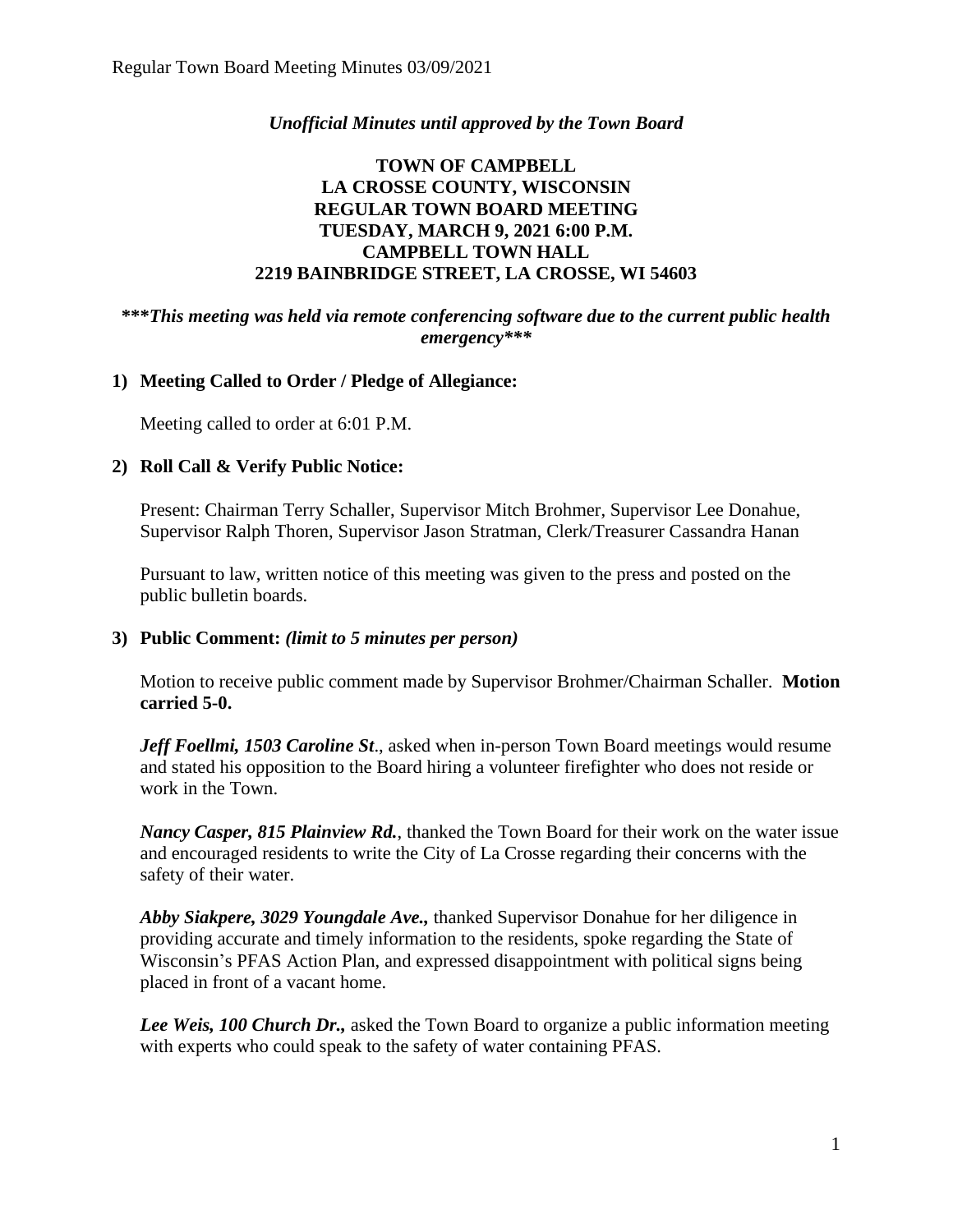*Sallie Schroeder, 608 Fanta Reed Rd.,* spoke regarding the accuracy of the PFAS test results and reminded the Town Board to not forget about the upcoming County B project.

Clerk Hanan called twice for anyone else that wished to provide public comment.

Motion to close public comment made by Supervisor Donahue/Supervisor Thoren. **Motion carried 5-0.**

- **4) Consent Agenda: (All items listed are considered routine and will be enacted with one motion. There will be no separate discussion of these items unless a Board member so requests, in which case the item will be removed from the Consent Agenda and be considered on the Regular Agenda).**
	- **A) Approval of Minutes:** Regular Board Meeting 02/09/2021, Special Town Board Meeting 02/18/2021, Special Town Board Meeting 02/23/2021, Special Town Board Meeting 02/25/2021, Special Town Board Meeting 03/04/2021

## **B) Plan Commission Meeting Recommendations:** None

## **C) Payment of Bills:**

Motion to approve the Consent Agenda made by Supervisor Stratman/Chairman Schaller. **Motion carried 5-0.**

## **5) Business:**

**A.** Discussion with Karl Green, UW-Extension, regarding groundwater flow in the Town of Campbell.

Karl Green gave a short presentation on the groundwater flow in the Town of Campbell and answered questions from the Town Board.

## **(Not an action item)**

**B.** Sara Rugotzke, 1913 Nakomis Ave., request for shoreland burning permit. (Clerk)

Motion to approve a shoreland burning permit for Sara Rugotzke, 1913 Nakomis Ave., made by Supervisor Brohmer/Supervisor Thoren. **Motion carried 5-0.**

**C.** Request for a permit to allow alcohol consumption in Nelson Park on March 10, 2021. (Clerk)

Clerk Hanan explained that she received a request from Jeff Nicksic for a group of 14 people to have alcohol in Nelson Park on March 10, 2021 from 9:00 a.m. to sunset. Town ordinances do not allow for alcohol consumption in the parks; however, the Town Board can issue a special permit to allow for it.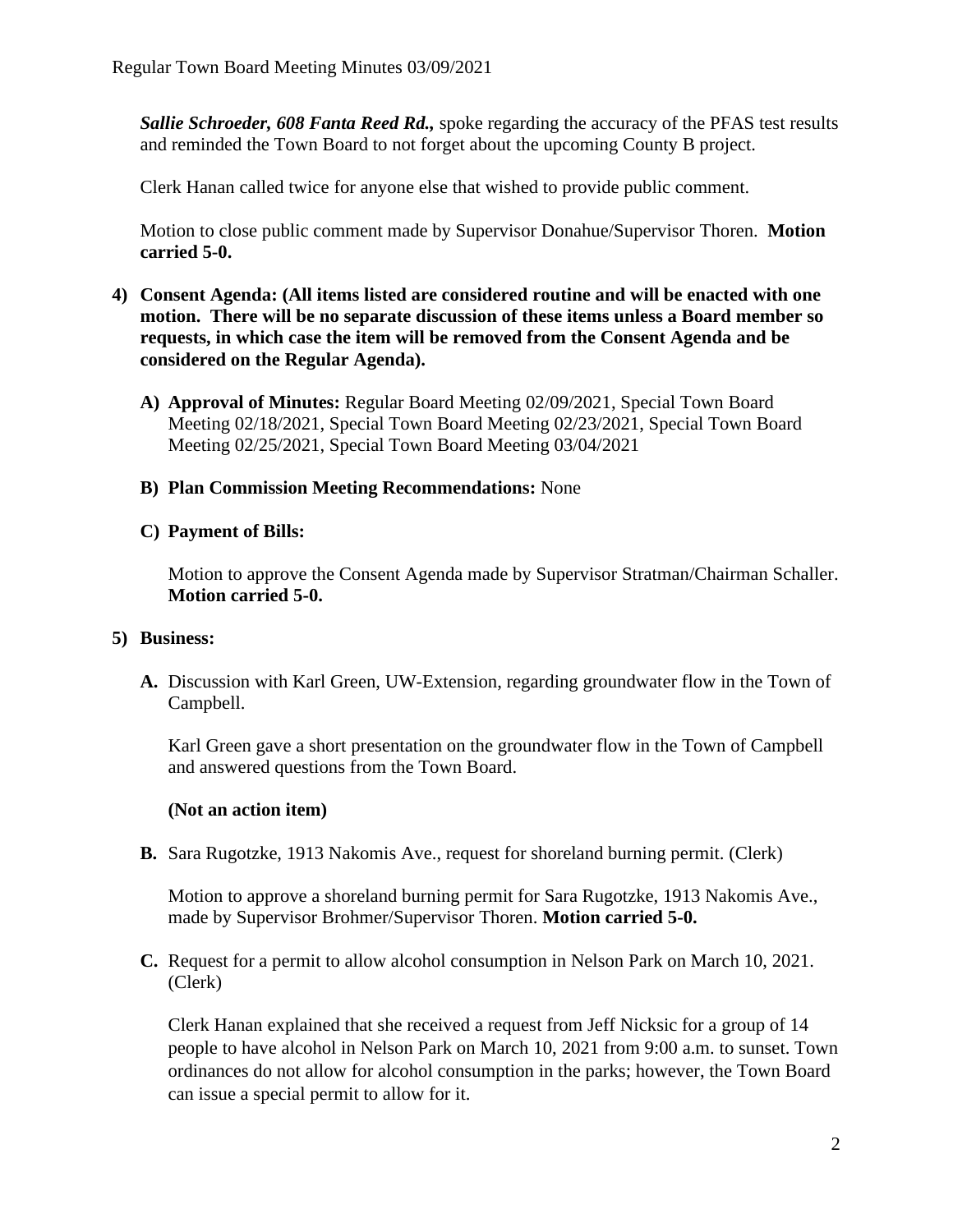Motion to allow for alcohol consumption in Nelson Park on March 10, 2021 made by Supervisor Stratman/Supervisor Donahue. **Motion carried 5-0.** 

**D)** Approval of an application for a volunteer firefighter that resides outside of the Town of Campbell. (Thoren)

Supervisor Thoren explained the qualifications of the applicant.

Motion to approve the applicant for volunteer firefighter made by Supervisor Donahue/Chairman Schaller. **Motion carried 5-0.**

**E)** Ordinance #2021-1 An Ordinance to Repeal and Replace Chapter 16 of the Town of Campbell Code of Ordinances related to Municipal Court. (Clerk)

Clerk Hanan explained that the Coulee Region Joint Municipal Court is in the process of obtaining recertification with the state. One of the requirements for the court is for the member municipalities to have uniform ordinances adopted.

Motion to approve Ordinance #2021-1 made by Supervisor Brohmer/Chairman Schaller. **Motion carried 5-0.**

**6. CLOSED SESSION:** Pursuant to Wisconsin Statutes 19.85 (1) (c) *Considering employment, promotion, compensation or performance evaluation data of any public employee over which the governmental body has jurisdiction or exercises responsibility. AND f) "Considering financial, medical, social or personal histories or disciplinary data of specific persons…."* AND 19.85 (1) (g) *Conferring with legal counsel for the governmental body who is rendering oral or written advice concerning strategy to be adopted by the body with respect to litigation in which it is or is likely to become involved.*

Motion to convene in Closed Session pursuant to Wisconsin State Statute 19.85 (1) (c) and (f) on a roll call vote made by Supervisor Stratman/Supervisor Donahue.

Chairman Schaller – yes Supervisor Brohmer- yes, Supervisor Donahue- yes, Supervisor Thoren- yes, Supervisor Stratman-yes **Motion carried 5 yes – 0 no** 

**Clerk Hanan made an announcement that the Board would only be meeting in Closed Session to consider agenda item 6 (B). Agenda item 6 (A) would not be considered.** 

**(Closed Session 6:56 p.m.)** 

- **A.** PFAS contamination issues with the City of La Crosse.
- **B.** Consideration of special circumstances for an advanced payment of Health Savings Account funds for a maintenance employee.